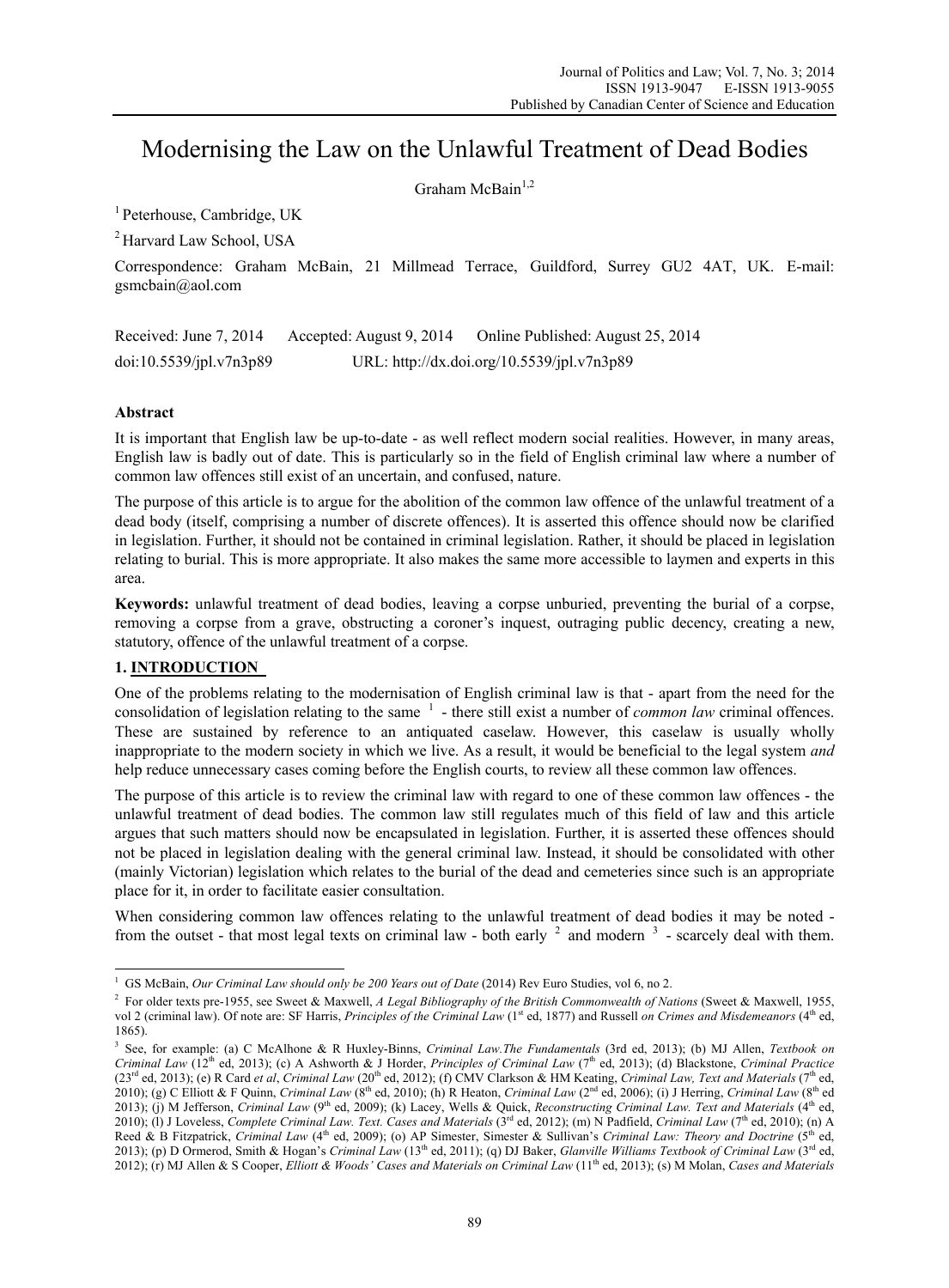Archbold, Blackstone and Halsbury do. However, only to a limited extent. This reflects, in part, the lack of caselaw and legal analysis in this area of criminal law. <sup>4</sup> Although there are some legal texts devoted to the subject of burial,  $5$  these are now out of date. They also tend to cover the logistics of burial - as opposed to crimes in connection with it.

## **2. OFFENCES RELATING TO DEAD BODIES**

Probably the best modern summary of the law in this area is contained in Archbold's *Criminal Pleading, Evidence and Practice* (2014). Archbold states the following, by way of introduction to these crimes, which it covers as an aspect of the common law offence of public (common) nuisance: <sup>6</sup>

The offences dealt with in the ensuing paragraphs are particular common law offences, rather than the species of the common law offence of nuisance, although conduct in relation to a dead body has been held to constitute a nuisance, as where a dead body was burnt in such a place and manner as to annoy persons passing alone public roads or other places where they had a right to  $g_0^7$  ... or where the naked body of a dead child was exposed in or near, and within view of, the highway...<sup>8</sup>

Archbold then considers the law with regard to four categories of unlawful treatment, *viz*: 9

- Leaving a corpse unburied (inc. preventing burial);
- Disposing of a corpse;
- Removing a corpse from a grave;
- Obstructing a coroner.

To this should be added another category which has been upheld by the courts pursuant to the common law offence of '*outraging public decency*.' This is, effectively, the dis-respectful treatment of a foetus or embryo.<sup>10</sup> It is asserted that this offence should also be reflected in modern legislation dealing with the unlawful treatment of corpses.

## **3. EARLY LAW**

 $\overline{a}$ 

Early legal commentators had little to say with regard to the unlawful treatment of dead bodies. Thus, there is scant reference in the following texts:

- W Staunford, *Pleas of the Crown*  $(1557)$ ;<sup>11</sup>
- M Dalton, *The Countrey Justice* (1619);<sup>12</sup>
- E Coke, *Institutes of the Laws of England* (1628-41);<sup>13</sup>
- W Hawkins, A *Treatise of the Pleas of the Crown* (1716-1824);<sup>14</sup>
- M Hale, *The History of the Pleas of the Crown* (published 1736, written 1640's);<sup>15</sup>

*on Criminal Law* (4<sup>th</sup> ed, 2008); (t) J Martin & T Storey, *Unlocking Criminal Law* (3<sup>rd</sup> ed, 2010); (u) P Hungerford-Welch & A Taylor, *Sourcebook on Criminal Law* (1997); (v) M Molan *et al*, Bloy & Parry's *Principles of Criminal Law* (4th ed, 2000); (w) W Wiilson, *Criminal Law* (4<sup>th</sup> ed, 2011). For older 20<sup>th</sup> century texts, see JW Cecil Turner, *Russell on Crime* (12<sup>th</sup> ed,1964); JW Cecil Turner, *Kenny's Outlines of Criminal Law* (19<sup>th</sup> ed, 1966) and R Cross & PA Jones, *An Introduction to Criminal Law* (2<sup>nd</sup> ed, 1949).

Archbold, *Criminal Pleading, Evidence and Practice* (Sweet & Maxwell. London, 2014); Archbold, *Magistrates Courts Criminal Procedure* ('**Archbold Procedure**'); Blackstone's *Criminal Practice* 2013 (eds A Hooper & D Ormerod) and Halsbury, *Laws of England*  $(5<sup>th</sup>$  ed with updates).

E Austin, *Burial Grounds and Cemeteries* (1907), T Baker, *Laws relating to Burials* (6<sup>th</sup> ed, 1901), A Fellows, *Law of Burial* (2<sup>nd</sup> ed, 1952), JB Little, *Law of Burials* (3rd ed, 1902), CJ Polson *et al*, *The Disposal of the Dead* (3rd ed, 1975 - a useful work), ES Watkins, *Laws of Burials and Burial Grounds* (1948), WG Glen, *The Law relating to Burial and the Dead* (1844, 4th ed). See also MR Davies & DA Smale, Davies' Law of Burial, Cremation and Exhumation (7<sup>th</sup> ed, 2002). Also, Ministry of Justice, Burial Law and Policy in the 21<sup>st</sup> Century: The *Way Forward (June 2007, Government Response to the Consultation carried out by the Home Office/DCA) ('MOJ-2007').* 

 $6$  Archbold, n 4, paras 31-54 to 59.

<sup>&</sup>lt;sup>7</sup> It cites *R v Price* (1884) 12 QBD 247, see **3**.<br><sup>8</sup> See *P* y Claub (1883) 15 Cox 171, see *A*.

<sup>&</sup>lt;sup>8</sup> See *R v Clark* (1883) 15 Cox 171, see 4.<br><sup>9</sup> I leave aside the statutory offence of sexual penetration of a corpse, see Sexual Offences Act 2003, s 70.

<sup>&</sup>lt;sup>10</sup> *R v Gibson* (1990), see 9.<br><sup>11</sup> W Staunford, *Les Plees del Coron* (Richard Tottell, 1557).<br><sup>12</sup> M Dalton, *The Countrey Justice* (London, Society of Stationers, 1619).<br><sup>13</sup> E Coke, *Institutes of the Laws of Englan* 1739. The last edition (the  $8<sup>th</sup>$  ed) was published in 1824.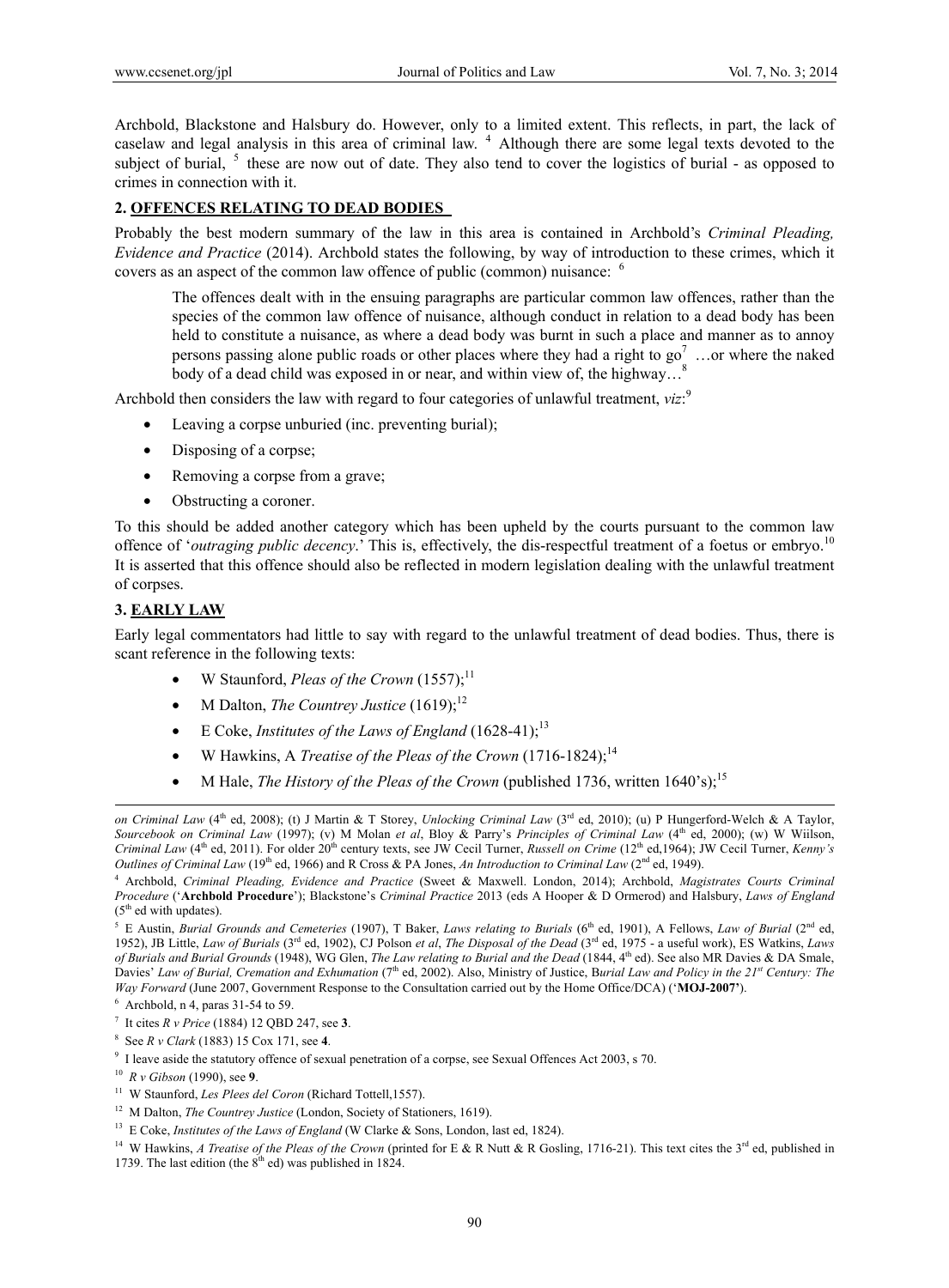- W Blackstone, *Commentaries on the Laws of England* (1765-9);<sup>16</sup>
- WH East, *A Treatise of the Pleas of the Crown* (1803):<sup>17</sup>
- W Archbold, *Criminal Pleading, Evidence and Practice* (1822-2014).18

However, Russell - in the first edition of his work *On Crimes and Misdemeanors* written in 1819 - contains a useful (albeit short) chapter on offences relating to dead bodies. <sup>19</sup> It will be referred to in this article, where appropriate. Further, JF Stephen, in *A Digest of the Criminal Law: Crimes and Punishments* (1883) provides a useful summary of the law by reference to an article of legislation which he proposed be enacted.<sup>20</sup> Finally, the last edition of Russell (edited by Turner in 1964) contains a more recent statement of the law in this area.<sup>21</sup> Given that the legislation which Russell referred to in 1819 has been repealed, a useful case to commence with on this subject is *Price* (1884)<sup>22</sup> in which Stephen J considered the law on the disposal of dead bodies other than by way of burial.

- The case held that to burn (ie. cremate) a corpse was not a misdemeanor if it was so done so as to amount to a public nuisance; $\hat{z}$
- Also, if an inquest was held in respect of a corpse, Stephen J held that it was a misdemeanour to dispose of the corpse in order to the prevent the coroner from holding an inquest.

Thus, *Price* established the following:

- *Cremation*. The burning (cremation) of the dead as opposed to burial was not unlawful.<sup>24</sup> This was later reflected in the Cremation Act 1902 (still extant);<sup>2</sup>
- *Anatomy*. The giving of a corpse for anatomy (that is, medical dissection) was also not unlawful;<sup>26</sup>
- *Place of Cremation*. To burn a corpse in a public place so as to annoy persons was a public nuisance.<sup>27</sup>

As it is, today, cremation is more widely practised than burial (it takes place in respect of more than 73% of deaths in England and Wales).<sup>28</sup> Further, the following may be noted:

<sup>&</sup>lt;sup>15</sup> M Hale, *The History of the Pleas of the Crown* (printed for E & R Nutt & R Gosling, 1736).<br><sup>16</sup> W Blackstone, *Commentaries on the Laws of England*.(Oxford, Clarendon Press, 1<sup>st</sup> ed, 1765-9, University of Chicago P

<sup>1964 (</sup>see n 3). In compiling his text in 1819 he referred (as he states in the preface) to Hale (see n 15), Hawkins (see n 14), M Foster, *Crown Cases* ( $1^{\text{st}}$  ed 1762, last ed ( $3^{\text{rd}}$  ed), 1809), Blackstone (see n 16), East (see n 17) and T Leach, *Cases in Crown Law* [1730-1815] ( $1^{\text{st}}$  ed, 1789, last ed ( $4^{\text{th}}$  ed), 1815).

<sup>&</sup>lt;sup>20</sup> JF Stephen, *A Digest of the Criminal Law* (3<sup>rd</sup> ed, Macmillan 1883), art 175.<br><sup>21</sup> See n 3 (Russell, 1964 ed), ch 96.

<sup>&</sup>lt;sup>22</sup> *R v Price* (1884) 12 QBD 247. See also Polson, n 5, p 39. Dr Price was a doctor who refused to register the death of his son (who died from natural causes). He then sought to cremate him. His trial was at Cardiff Assize in February 1884. He was acquitted on both charges. As a result, the Cremation Society offered facilities for cremation at Woking, Surrey and the first cremation took place on 26 March 1885. The regulations of the Society became the basis of the Cremation Act 1902 (and regulations thereunder).<br><sup>23</sup> Ibid, per Stephen J at p 254 'I am of opinion that a person who burns instead of burying a dead body does not commit

unless he does it in such a manner as to amount to a public nuisance at common law.' See also the observations of Lord Stowell in *Gilbert v Buzzard* on burial and cremation, see n 44.

<sup>&</sup>lt;sup>24</sup> Ibid, p 249 'the burning of the dead has never been formally forbidden or even mentioned or referred to, so far as I know, in any part of our law.<sup>5</sup> Also, p 256 'I think that to burn a dead body decently or inoffensively is not criminal, it is obvious that if so done in such a manner as to be offensive to others it is a nuisance of an aggravated kind.'

<sup>&</sup>lt;sup>25</sup> See *R v Hunter* [1974] QB 95 at p 98 per Cairns LJ. Harris, n 2, p 222 'The burning of dead bodies is governed by the Cremation Act 1902, which expressly provides that nothing therein contained shall authorise the creation or commission of a nuisance. By this Act provisions were made enabling burial authorities to construct *crematoria*, for the maintenance and inspection of which regulations have been made.' See also Russell, n 3, vol 2, p 1418 and Polson, n 5, ch 1. Also, Cremati

<sup>&</sup>lt;sup>26</sup> R v Price (1884) 12 QBD 247 at p 252 'The practice of anatomy is lawful and useful though it may involve an unusual means of disposing of dead bodies.' See also Russell, n 3, vol 2, pp 1418-20 and Polson, n 5, ch 3.

<sup>&</sup>lt;sup>27</sup> Ibid, p 256 'To burn a dead body in such a place and such a manner as to annoy persons passing along public roads or other places where they have a right to go is beyond all doubt a nuisance, as nothing more offensive both to sight and to smell can be imagined.' See also *R v Byers* (1907) 71 JP 205 (guilty of misdemeanour in disposing of a corpse with intent to obstruct a coroner's inquest) and Russell, n 3, vol 2, pp 1418.

<sup>&</sup>lt;sup>28</sup> Cemetery Research Group, University of York (2010 data). The figure in 2013 is thought to be more than 75%. See also Ministry of Justice, *Cremation Regulations: Consolidation and Modernisation: Consultation Paper* (2007).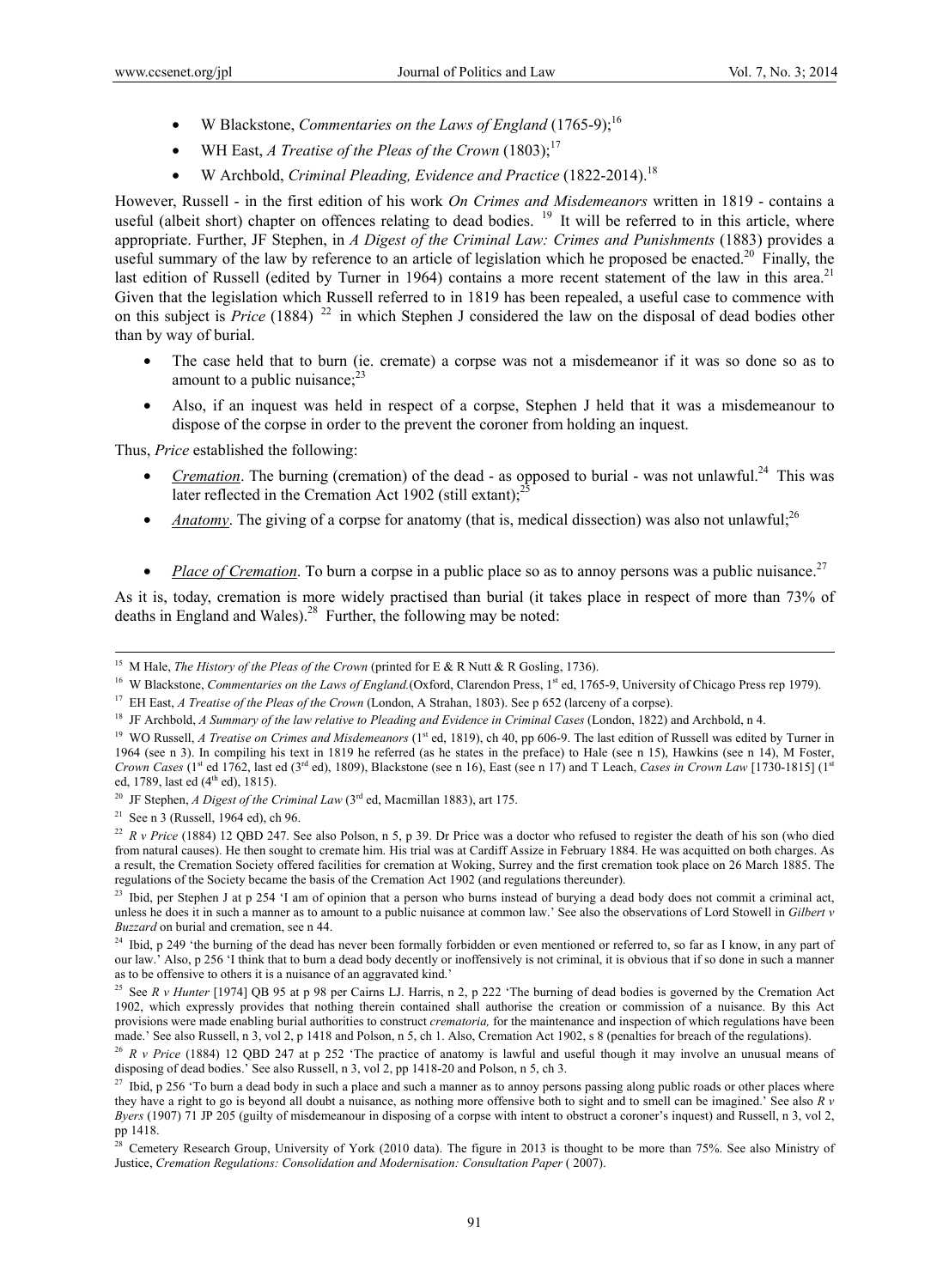- *Medical Science*. Today, many people in the UK dedicate their bodies to medical science (often called medical donation or body donation). This is for anatomical examination, research, education and training. <sup>29</sup> Also, for the transplant of human tissue and organs or for public display.<sup>30</sup> Pursuant to the Human Tissue Act 2004 written (and witnessed) consent must be given by the donor for such donation prior to death;  $31$
- *Other Practices*. As to practices (now rare) in other countries to:(a) expose a body to decay, or for carrion to consume it or; (b) to place it in a river,  $32$  this would be an offence under English common law, that of unlawfully leaving a corpse unburied, for which see below.

## **4. LEAVING A CORPSE UNBURIED <sup>33</sup>**

As to leaving a corpse unburied, in *Clark* (1883)<sup>34</sup> the dead (naked) corpse of a child (which was subsequently mutilated)  $35$  was placed on a foot pavement near the back door of a house in a back street towards the outside of the suburbs in West Hartlepool. It had been placed there by its mother.

• Although she was not held responsible for the mutilation and she was not charged with murder or the concealment of a corpse, <sup>36</sup> the jury found that: (a) the place where the body had been put was one where many people were certain to pass and re-pass; and (b) the '*exposure was calculated to shock and disgust the passers-by and outrage public decency*'.37

For its part, the 2014 edition of Archbold states:

To leave unburied the corpse of a person for whom the defendant was bound to provide '*Christian burial'* (which probably means only '*decent burial*') 38 such as a wife or child is an indictable offence, if he is shown to have had the ability to provide such burial. $3<sup>9</sup>$ 

Reference is made by Archbold to the following cases:

• *Vann* (1851).<sup>40</sup> This case held that a person without the means of providing burial for a deceased child was not liable to be indicted for a misdemeanor in not so providing - even though a nuisance was occasioned by allowing the body to remain unburied and even though the poor law authorities of the union had offered the parent a loan to defray burial expenses - since the person was not bound under such circumstances to contract a debt.

In this case, Campbell CJ stated: '*It is true that a man is bound to give a Christian burial to his deceased child, if he has the means of doing so; but he is not liable to be indicted for a nuisance, if he has not the means of providing burial for it. He cannot sell the body, put it into a hole, or throw it into the river; but unless he has the means of giving the body Christian burial, he is not liable to be indicted, even though a nuisance may be occasioned by leaving the body unburied, for which the parish officer* 

 $29$  The Anatomy Act 1984 has been replaced by the Human Tissue Act 1984.

<sup>&</sup>lt;sup>30</sup> See Human Tissue Act 2004, sch 1 (purposes requiring consent: general).

<sup>&</sup>lt;sup>31</sup> Human Tissue Act 2004,ss 2  $\&$  3 (consent of adults and children).

<sup>&</sup>lt;sup>32</sup> See the comment of Campbell CJ in *Vann*, for which see text to n 42. See also Polson, n 5, ch 1 (he discusses, *inter alia*, disposal by exposure, artificial decomposition, cannibalism, mummification, refrigeration, embalming, water and ship burial). See also J Paterson, *Commentaries on the Liberty of the Subject and the Laws of England relating to the Security of the Person* (Macmillan & Co, 1877), vol 2, ch 14.

<sup>&</sup>lt;sup>33</sup> In earlier times, the bodies of executed felons were often hung on gibbets until they rotted and, in the case of those who had committed high treason, they were drawn, hung and quartered with their bodies then being exposed (usually on castle ramparts) for the edification of the general public. This no longer occurs (the death penalty also having been abolished for all offences). In the case of suicides, they were often buried at crossroads with a stake through them. This also no longer occurs. See generally, W Eden, *Principles of Penal Law* (2<sup>nd</sup> ed, 1771), pp 79-82 (of the disposal of the dead body of the criminal). See also Bla

<sup>&</sup>lt;sup>34</sup>  $R v$  Clark (1883) 15 Cox 171.<br><sup>35</sup> The arms had been severed and the face and upper part of the body had been flayed.

 $36$  It seems the jury accepted the assertion of the mother that the child had been stillborn.<br><sup>37</sup> The months was sentenced to 6 months imprisonment without hard labour for a public nuisance, *viz*. the exposure of a dea public highway.

<sup>&</sup>lt;sup>38</sup> This appears to have come from the observation of Stephen, see n 20, p 118, n 2 'This can hardly be a duty in the case of persons who are not Christians, but probably '*Christian*' means only decent.' See also Russell, n 3, vol 2, p 1416 and the Burial Laws Amendment Act 1880. See also Polson, n 5, p 47.

 $39$  Archbold, n 4, para 31-55.

<sup>40</sup> *R v William Vann*, 2 Den 325(169 ER 523). See also Stephen, n 20, p 119 and Polson, n 5, p 52.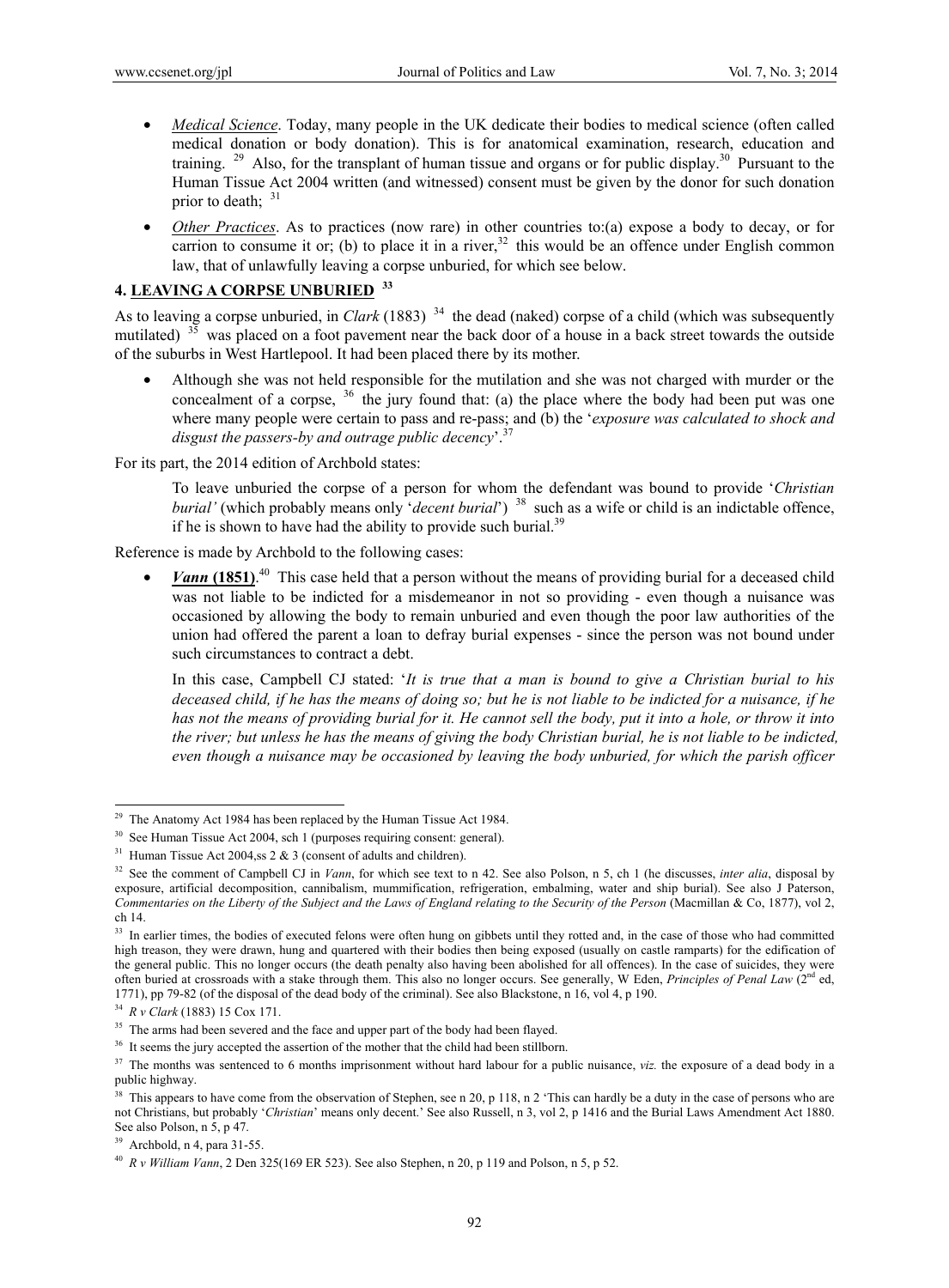*would probably be liable.41 It has been contended that the prisoner was bound to incur a debt, and thereby take away the means of maintaining his family. We are all of opinion that he was not bound to accept the loan on the terms offered proposed to him and thus to contract a debt which would render him liable to be proceeded against, and to lose his liberty*.'42

• *Stewart* (1840).<sup>43</sup> This case held that the overseers of a parish were not bound to bury the body of a pauper lying in the parish but in not a parochial house. This was even though the pauper was a married woman whose husband was settled in the parish and receiving relief there.

In this case, Denman CJ stated: '*Every person dying in this country, and not within certain exclusions laid down by the ecclesiastical law, has a right to Christian burial, and that implies the right to be carried from the place where his body lies to the parish cemetery. Further, to use the words of Lord Stowell in Gilbert v Buzzard…44 'That bodies should be carried in a state of naked exposure to the grave, would be a real offense to the living, as well as an apparent indignity to the dead.' We have no doubt, therefore, that the common law casts on someone the duty of carrying to the grave, decently covered, the dead body of any person dying in such a state of indigence as to leave no funds for that purpose. The feelings and the interests of the living require this, and create the duty: but the question is, on whom it falls. It is enough for the disposal of this rule to say that it is not cast upon the overseers, where the death does not take place under the roof of any parish house, or that which, under the circumstances can be considered as such…It would seem that the individual under whose roof a poor person dies is bound to carry the body decently covered to the place of burial: he cannot keep him unburied, nor do any thing which prevents Christian burial: he cannot therefore cast him out, so as to expose the body to violation, or to offend the feelings or endanger the health of the living: and, for the same reason, he cannot carry him uncovered to the grave. It will probably be found, therefore, that, where a pauper dies in any parish house, poor house, or union house, that circumstance casts on the parish or union, as the case may be, to bury the body: not by virtue of the Statute of Elizabeth,* <sup>45</sup> *but on the principles of the common law.*'

*Jenkins v Tucker* (1788). <sup>46</sup> Where a husband goes abroad (in this case, Jamaica) and leaves his wife, who dies in his absence, a third person (in this case, the father) who voluntarily pays the expenses of her funeral - suitable to the rank and fortune of the husband, though without the knowledge of the husband - may recover from him the money so laid out, especially if such third person be the father of the wife.

In this case, Lord Loughborough stated '*I think there was a sufficient consideration to support this action for the funeral expenses, though there was neither request nor consent on the part of the defendant, for the plaintiff acted in discharge of a duty which the defendant was under a strict legal necessity of herself performing, and which common decency required at his hands; the money therefore which the plaintiff paid on this account; was paid to the use of the defendant.' <sup>47</sup> And Wilson J stated 'the plaintiff having defrayed the expenses of the funeral, the husband is in justice, equally liable to repay those expenses, and in him the law will imply an assumpsit for that purpose.*' <sup>4</sup>

These cases, therefore, provide the following:

- A parent does not commit an offence in not burying a child if without means (*Vann*). Nor are the overseers of a parish responsible where the corpse is not in a parochial house (*Stewart*). Further, a third party (especially, a father) can recover against a husband, for burial costs (*Jenkins v Tucker*);
- As to *who* is legally responsible for burial, a father (or mother) is responsible for the burial of a child (*Vann*), if with means. An individual under whose roof a poor person dies is also bound to carry the body - decently covered - to a place of burial *(Stewart).*

<sup>&</sup>lt;sup>41</sup> Reference was made to 7 & 8 Vict, c 101, s 31 (1844, rep).

 $42$  At p 330.

<sup>43</sup> *R v Stewart and Another* 12 A & E 773 (113 ER 1007) at 778. See also Russell, n 3, vol 2, p 1417 and Paterson, n 32, vol 2, p 431. 44 2 Hagg, Consistory Reports (161 ER 761) 333, 344.

<sup>45</sup> See Poor Law Act 1601, 43 Eliz 1, c 2 (rep).

<sup>&</sup>lt;sup>46</sup> 1 H Bl 90 (126 ER 55). For other cases as to the disposal appropriate to the estate of the deceased see Polson, n 5, pp 49-50.

<sup>47</sup> At p 93.

<sup>48</sup> At p 94.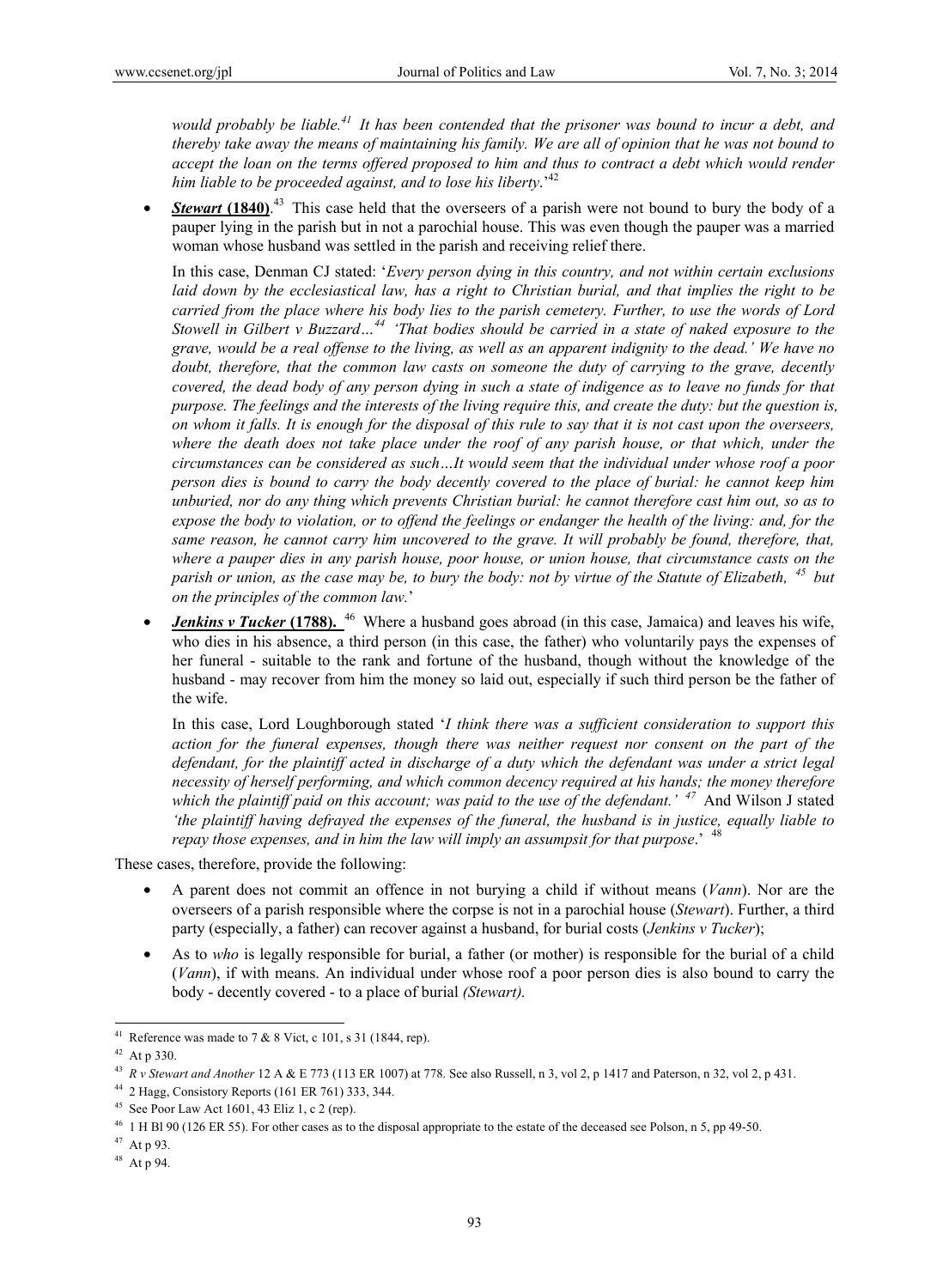Russell (writing in 1964) stated it thus:

It is the duty of executors of the deceased to bury him if there are funds. It is the duty of a husband to bury his wife.  $49$ 

While this is correct, it fails to include reference to: (a) the obligation of parents; and (b) others under whose roof the corpse is located. It is asserted that legislation should expressly provide for this position. See 10.

# **5. PREVENTING THE BURIAL OF A CORPSE**

There is no property in a corpse.<sup>50</sup> However, Archbold notes that:

*It is also an indictable offence to prevent the burial of a corpse.* 

Reference is made to Russell as well as to the cases of *Lynn* (1788)<sup>51</sup> and *Hunter* (1974).<sup>52</sup> As to these:

• *Lynn (1788)*<sup>53</sup> This case was designed to put an end to the practice of grave robbing in order to supply bodies for dissection. The defendant was convicted on an indictment charging him with entering a burial ground and unearthing a coffin from which he extracted a corpse which he took away for the purpose of dissection. The case noted that the common law did not - it appear – as yet make this a criminal offence.<sup>54</sup> Counsel referred to Lord Coke.<sup>55</sup>

The case states that '*The court said that common decency required that the practice should be put a stop to. That the offence was cognizable in a criminal court, as being highly indecent, and contra bonos mores; at the bare idea alone of which nature revolted. That the purpose of taking up the body for dissection did not make it less an indictable offence…But inasmuch as the defendant might have committed a crime merely from ignorance, no person having been punished in this court for this offence, they only fined him 5 marks;*<sup>56</sup>

- *Young (pre-1788)*. The master of a London workhouse, a surgeon and another person were indicted for a conspiracy to prevent the burial of a person who had died in a workhouse;<sup>57</sup>
- *Cundick (1822)*<sup>58</sup> A jail handed over the corpse of an executed convict for burial to an undertaker. Instead of burying it, he sold it for dissection. He was held to have committed a misdemeanour at common law;

 $49$  Russell, n 3, vol 2, n 1416.

<sup>&</sup>lt;sup>50</sup> East (writing in 1802), n 17, vol 2, p 652 'There can be no property in a dead corpse; and therefore stealing it is no felony, but a very high misdemeanor'. East refers to the case of Dr Handyshire (trover brought against him for co-joined twins' corpse). Willes CJ held the action

would not lie. Cf. there is property in a shroud and in the coffin (see cases cited by East and n 51). See also Russell, n 3, vol 2, p 1413.<br><sup>51</sup> 2 TR 733 (100 ER 394). See also 1 Leach 497 (168 ER 350).<br><sup>52</sup> R v Hunter [

<sup>&</sup>lt;sup>54</sup> It noted that 1 Jac 1 c 12 (1603, rep 9 Geo 2 c 5, 1735) made it a felony to steal a dead body for the purpose of witchcraft. See also Hawkins (3<sup>rd</sup> ed, 1739), vol 1, pp 5-6 (felony to take up a corpse or any part to be used in any manner of witchcraft). Coke, n 13, vol 3, p 44 refers to a person who was arrested in Southwark, London. He had with him the head and face of a dead man as well as a book of sorcery. The man was brought into the king's bench. However, no indictment was preferred against him and the only crime imputed to him was that of being a sorcerer. Coke indicates that the case was held before Knevett (Knyvet) CJ (

<sup>&</sup>lt;sup>55</sup> Coke, n 13, vol 3, p 203 'It is to be observed that in every sepulchre, that has a monument, two things are to be considered, viz. the monument, and the sepulchre or burial of the dead; the burial of the cadaver (that is *caro data vermibus*) is *nullius in bonis*, and belongs to ecclesiastical cognizance; but as to the monument, action is given at the common law for defacing thereof.' (spelling modernised). For the stealing of a winding sheet (found guilty of petty larceny, he was whipped), see *Haynes (Hains) Case* (1613) referred to in Coke, n 13, vol 3, p 110 and 12 Co 113 (77 ER 1389)). See also Hale, n 15, vol 1, p 515 (larceny ) and Hawkins, n 14, vol 1, p 94 (larceny of a shroud). Blackstone, n 16, vol 4, p 236 stated: 'the stealing the corpse itself, which has no owner, (though a matter of great indecency) is no felony, unless some of the gravecloths be stolen with it. Also, p 429 'though the heir has a property in the monuments and escutcheons of his ancestors, yet he has none in their bodies and ashes; nor can he bring any civil action against such as indecently, at least, if not impiously, violate and disturb their remains, when dead and buried. The parson indeed, who has the freehold of the soil, may bring an action of trespass against such as dig and disturb it: and, if any one in taking up a dead body steals the shroud or other apparel, it will be felony; for the property thereof remains in the executor, or whoever was at the charge of the funeral.' See also Dalton, n 12, p 244 (refers to *Nottingham's Case* (1617) *re* a winding sheet).<br><sup>56</sup> See also Russell, n 19, p 606. Also, *R v Feist* (1858) D & B 590 (169 ER 1132)(disposal of bodies for dissection. Anatomy Act 1832, s 7)

and Russell, n 3, vol 2, p 1419-20.

<sup>&</sup>lt;sup>57</sup> The date of this case is not clear although in *R v Lynn*, counsel (Garrow) referred to as a 'case of one Young a few years ago'.<br><sup>58</sup> *R v Cundick* (1822) Dow & Ry NP 13 (171 ER 900). See also Russell, n 3, vol 2, p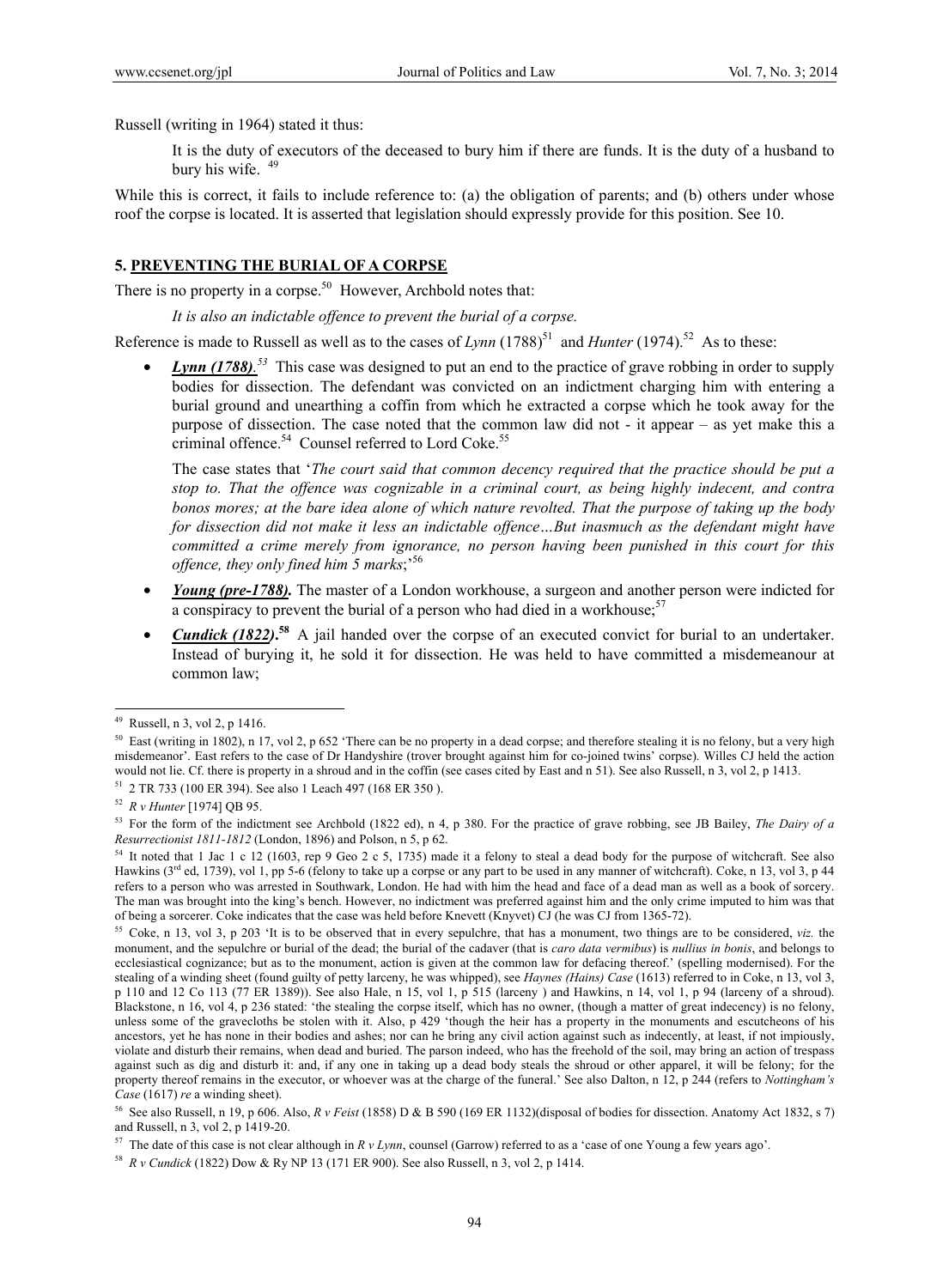- *Scott* (1842).<sup>59</sup>A jailer refused to deliver up for burial the corpse of a prisoner who had died to his executors on the ground that he was owed money from the estate of the former. Maule J indicated that the notion of a jailer being authorised to detain a corpse on account of a debt was a mistake and that a jailer so doing was guilty of misconduct in his public office and liable to prosecution for the same; <sup>60</sup>
- *Hunter (1974)*. The defendants went with a girl at night to a playing field where she died by accident. The defendants hid her body under a pile of stones where it remained hidden for 4 months. The defendants were convicted of conspiring to prevent the burial of a corpse. On appeal, it was held that it was a crime to prevent the proper burial of a corpse without lawful excuse, whether there was a duty to bury it or not. It was also held that the defendants were rightly convicted of a conspiracy to prevent such a burial notwithstanding that prevention of the burial was not the defendants' object when they hid the body. $61$

In this case Cairns J stated: <sup>62</sup> '*conspiracy to prevent the burial of a corpse is not, so far as this court is aware, a charge that has ever been laid in modern times. It is however, stated in Russell 63 that to prevent the burial of a dead body is an indictable misdemeanour and the authority cited is the unreported case of Rex v Young. 64 We see no reason to suppose that Russell is wrong in concluding that this is still an offence. It is pointed out on behalf of the defendants that Rex v Young was a charge against the master of a workhouse where the person had died and another defendant. But if it is a crime for a person responsible for burial to prevent it, there is no reason for regarding the act of a stranger in preventing burial as any less reprehensible. We think that in this connection burial means lawful and decent burial. Clearly a crime would not be committed if a body were cremated, cremation now being authorised by the Cremation Act 1902. But if a decent burial is prevented without lawful excuse, we consider that this is an offence. If it is an offence to prevent burial, then it is an offence to conspire to prevent that burial. Indeed in Rex v Young the indictment was for conspiracy…In our view the judge's direction that of the defendants agreed to conceal the body and the concealment in fact prevented burial, then the offence was made out, although prevention of burial was not the object of the agreement, was a correct direction in law. The appeal against that conviction is therefore dismissed*.'

Further, in *Skidmore* (2009)<sup>65</sup> it was held that the fact that the defendant (an undertaker) acted in panic – as opposed to some dishonest motive – did not mean that an offence had not been committed.

In conclusion, from the caselaw, preventing the burial of a corpse includes:

- Grave robbing (*Lynn*);
- Instead of burial, handling over the corpse for dissection whether for profit or not (*Cundick, Feist*);
- Refusing to hand over a corpse until payment of an unpaid debt (*Scott);*
- Hiding a corpse (*Hunter*);
- Refusing, or neglecting, to perform a burial by those charged with that duty: *Andrew v Cawthorne (priest), Young (master of a workhouse*).

It may be noted that - in modern times – the effects of cremation and the Human Tissue Act 2004 have effectively obviated the issues of grave robbing and unauthorised dissection. Further, workhouses no longer

<sup>&</sup>lt;sup>59</sup> R v Scott (1842) 2 QB 248 (114 ER 97, case contained in a note to R v Fox). See also Stephen, n 20, p 119.

<sup>&</sup>lt;sup>60</sup> See also *Jones v Ashburnham* (1804) 4 East 455 (102 ER 905) per Ellenborough CJ 'to seize a dead body upon such pretence [ie. for a debt] would be *contra bonos mores*, and an extortion upon the relatives.' See also Russell, n 3, vol 2, p 1420. <sup>61</sup> They were sentenced to 3 years imprisonment.

<sup>62</sup> At p 98.

<sup>63</sup> Russell, n 3, vol 2, p 1420.

<sup>&</sup>lt;sup>64</sup> See n 57 for *R v Young*. See also *Andrew v Cawthorne* (1745) Willes 537 (125 ER 1308)(Court of Common Pleas). Russell (writing in 1819), n 19, p 607 stated in respect of this case: 'The refusal or neglect to bury dead bodies by those whose duty it is to perform the office, appears also to have been considered as a misdemeanour. Thus Abney J, in delivering the opinion of the court of common pleas, said 'The burial of the dead is, (as I apprehend,) the duty of every parochial priest and minister; and, if neglect or refuse to perform the office, he may, by the express words of the canon 86. be suspended by the ordinary for three months. And if any temporal inconvenience arise, as a nuisance, from the neglect of the interment of the dead corpse, he is punishable also by the temporal courts, by indictment or information.' Russell states in a fn 'Abney, J cited a case H 7 G 1 BR [this is a reference to an unreported King's Bench case in Hilary Term, 1721] where that court made a rule upon the rector of Daventry, in Northamptonshire, to shew cause why an information should not be filed, because he neglected to bury a poor parishioner who died in that parish.' 65 *R v Skidmore* [2009] Crim LR 42.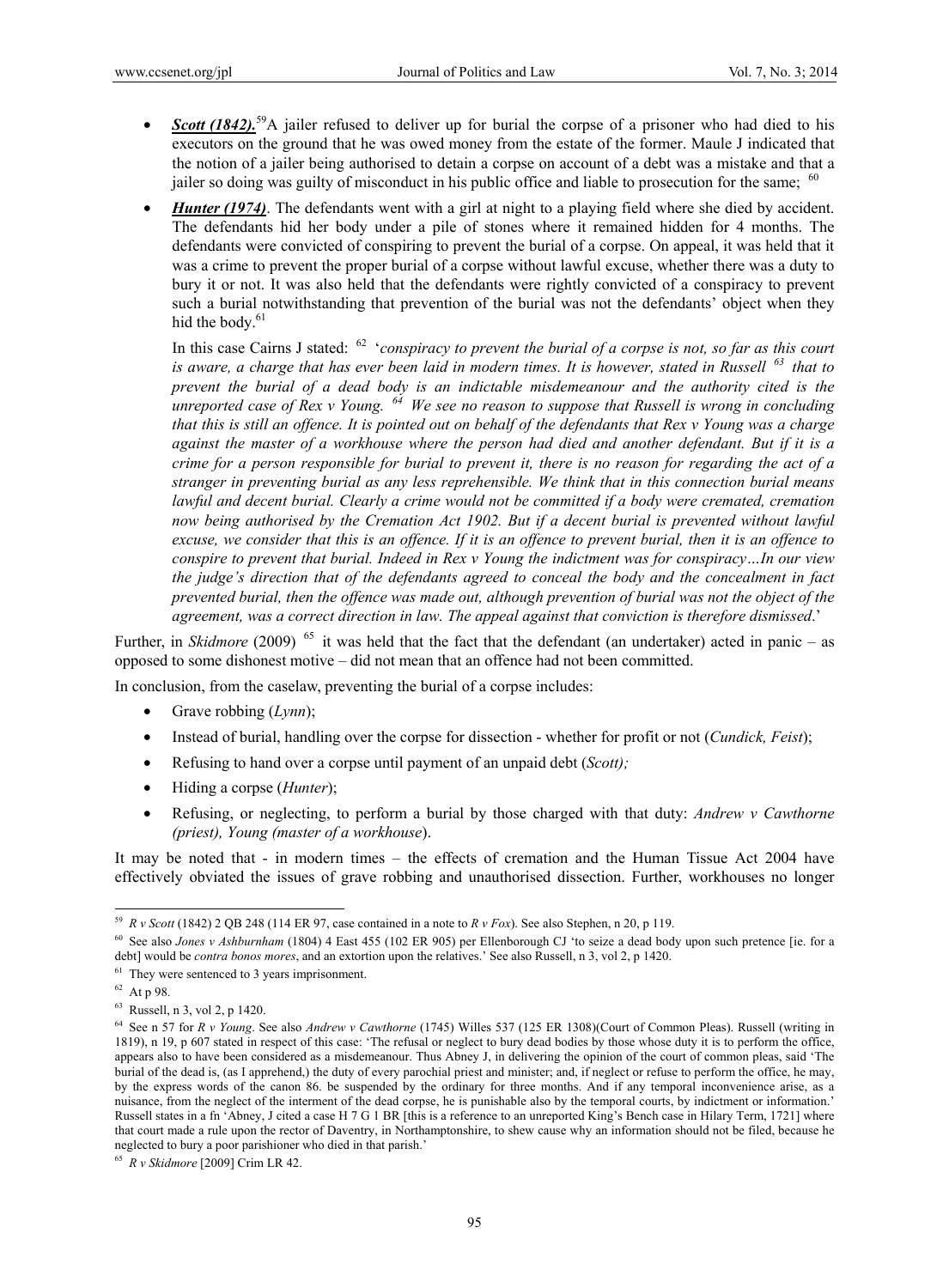exist.

 $\overline{a}$ 

#### **6. REMOVING A CORPSE FROM A GRAVE**

Various cases have held that it is an offence to remove a corpse from a grave, *viz.*

- In *Lynn* (1788) a body was taken from a grave for the purpose of dissection (see 5). <sup>66</sup> It was immaterial whether the body was disposed of for gain or not;  $\frac{67}{67}$
- In *Sharpe* (1857) a corpse was taken from a grave in the burial ground of a congregation of Protestant dissenters. It was no defence that the motive of the defendant was pious and laudable (he was moving his mother's coffin to bury it in his father' grave in a churchyard some miles off).<sup>68</sup> This offence was also punishable under the Burial Act 1857, s  $25$  (still extant);<sup>69</sup>
- In *Kenyon* (1901) it was stated to be a common law offence to unlawfully, unwillingly and indecently open graves.<sup>70</sup> In this case the defendants - seeking to put up some buildings for their rope making business - dug up part of a closed catholic burial ground (it was closed in 1859), in Dukinfield (a town in Tameside, Greater Manchester). In so doing they dug up coffins and burnt them (it is unclear what they did with the bones. However, presumably they were also burnt). The defendant who was the principal offender was sentenced to 2 months prison and bound over in a recognizance of £500. He was also obliged to pull down the buildings and restore the ground.

In conclusion, these cases establish that unlawful removal of a corpse from a grave includes: (a) grave robbing (*Lynn, Gilles, Duffin & March*), (b) a relative extracting it without consent (*Sharpe*), albeit with pious motives, (c) digging up bodies in a closed cemetery (*Kenyon)*.

## **7. OBSTRUCTING A CORONER'S INQUEST**

*R v Stephenson* (1884)<sup>71</sup> held that it was a misdemeanour at common law to burn - or otherwise dispose of - a corpse with intent to prevent the holding on such body of an intended coroner's inquest. Also, to obstruct a coroner in the execution of his duty in a case where the inquest was one which the coroner had jurisdiction to hold. Thus, Stephen J stated:

It is a misdemeanor to destroy a body upon which an inquisition is about to be properly held, with intent to prevent the holding of that inquest.  $^{72}$ 

It must be established there is a duty to hold an inquest; it is insufficient to prove the concealment of a corpse. Further, the intention must be proved as stated.<sup>73</sup>

<sup>66</sup> See also *R v Gilles* (1820) R & R 366n (168 ER 848). Also, Russell, n 3, vol 2, pp 1415-6 'An indictment charged (*inter alia*) that the prisoner a certain dead body of a person unknown lately before deceased, wilfully, unlawfully and indecently did take and carry away with intent to sell and dispose of the same for gain and profit; and it being evident that the prisoner had taken the body from some burial ground, though from what particular place was uncertain, he was found guilty upon this count. And it was considered so clearly that this was an indictable offence that no case was reserved.' See also *R v Duffin & Marsh* (1818) R & R 365 (168 ER 847)(grave robbing). For an early case see T Salmon, *The Chronological Historian* (London, 2<sup>nd</sup> ed, 1733), p 391 (in 1717) 'Joseph Bowen, a grave digger, convicted of taking the corpse of one Chidders out of Bethlehem church yard and selling it to a surgeon …fined forty shillings, and sentenced to be whipped from Newgate to Smithfield bar (spelling modernised).

<sup>&</sup>lt;sup>67</sup> *R v Cundick* (1822) Dow & Ry NP 13 (171 ER 900)(to sell the corpse of a capital convict for dissection, where the same was no part of the sentence, was a misdemeanour indictable at common law).

<sup>68</sup> *R v Sharpe* (1857) Dears & B 160 (169 ER 959). Erle CJ stated at p 96 'The defendant was wrongfully in the burial ground, and wrongfully opened the grave, and took out several corpses [of family members] and carried away one. We say he did this wrongfully, that is to say, by trespass; for the licence which he obtained to enter and open, from the person who had the care of the place, was not given or intended for the purpose to which he applied it, and was, as to that purpose, no licence at all. The evidence for the prosecution proved the misdemeanor unless there was a defence.' See also Stephen, n 20, p 119, Harris, n

<sup>&</sup>lt;sup>69</sup> Section 25 provides that bodies are not to be removed from a burial ground, save under faculty without the licence of the Secretary of State. See also Polson, n 5, ch 19 (he mentions a case in 1960 of a (mentally ill) man removing a corpse (his mother) from a grave without lawful authority).

<sup>70</sup> *R v Kenyon* (1901) 36 LJ Newsp 571. See also *R v Tipping and Harris* (Maidstone, Autumn Goal Delivery, 21 November 1908) referred to in A Denman, *Digest of the Law, Practice and Procedure relating to Indictable Offences* (Sweet & Maxwell, 1912) (a parish sexton and gravedigger were indicted for unlawfully, wilfully and indecently opening a grave in a burial ground and removing the body. Charged as a

common law nuisance. Sexton fined £25, gravedigger given 6 days imprisonment).<br><sup>71</sup> 13 QBD 331 (the body of an illegitimate infant was surreptitiously burnt with the intent to prevent the coroner from holding an inquest i

 $72$  At p 337. Also, p 338 'If a person destroys a dead body or moves it to prevent an inquest being held he is guilty of an offence if the inquest intended to be held was one that might lawfully be held.'<br><sup>73</sup> *R v Purcy* (1933) 24 Cr App R 70 (an indictment for obstructing a coroner in the execution of his duty to hold an inquest. The corpse of a

baby was hidden in a hedge).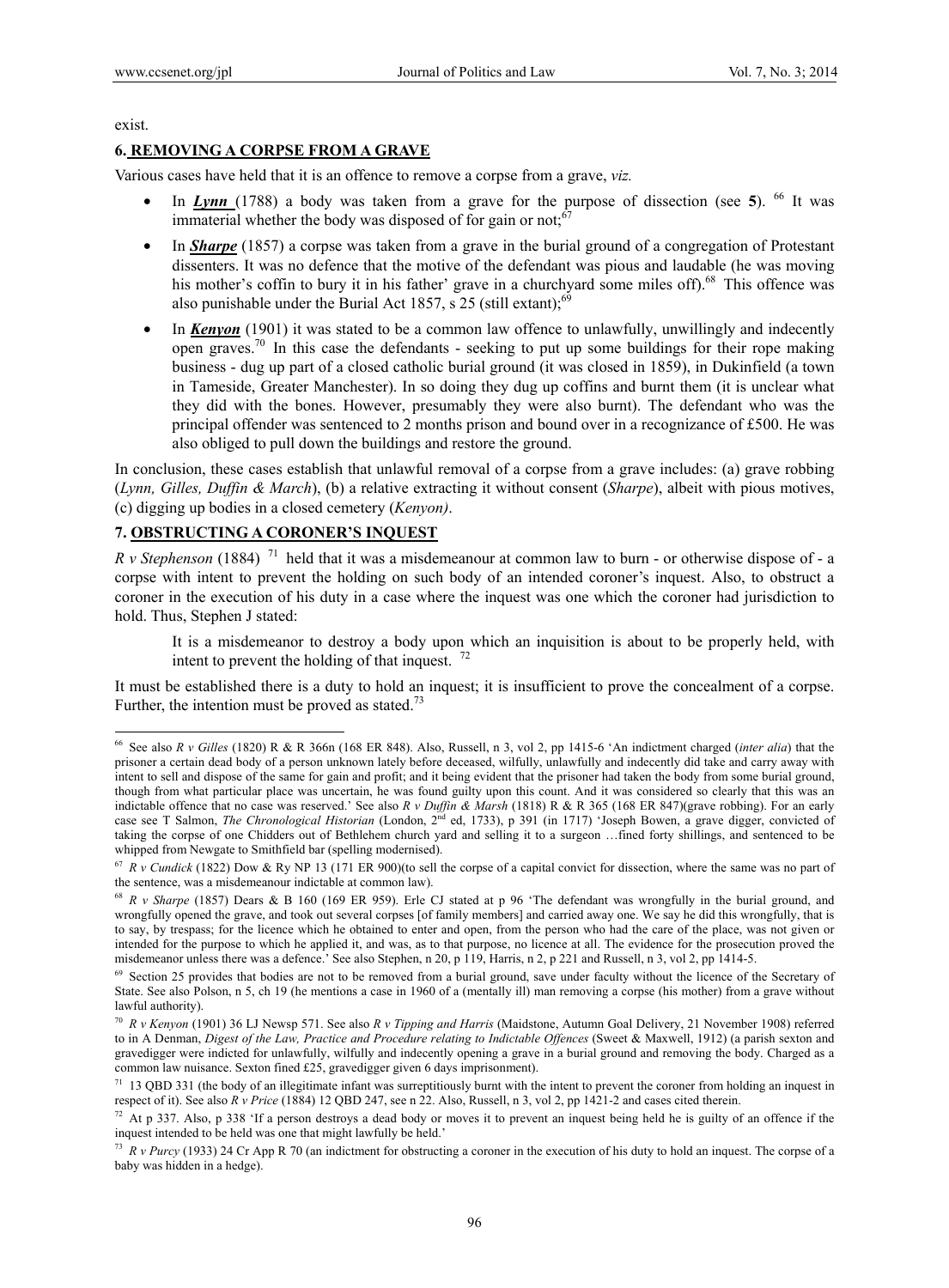#### **8. FORMULATION OF STEPHEN IN 1883**

The jurist Stephen - in his digest of the criminal law in 1883 - proposed an article 175 entitled '*Preventing the burial of dead bodies and disinterring them.*' It stated:<sup>74</sup>

Every one commits a misdemeanour who prevents the burial of any dead body, or who, without authority, disinters a dead body<sup>75</sup> even from laudable motives; <sup>76</sup>or who having the means, neglects to bury a dead body which he is legally bound to bury, provided that no one is legally bound to incur a debt for such a purpose;<sup>77</sup>[or] who buries or otherwise disposes of any dead body on which an inquest ought to be taken, without giving notice to a coroner, or who, being under a legal duty to do so, fails to give notice to a coroner that a body on which an inquest ought to be held is lying unburied, before such body has putrified.<sup>78</sup>

This formulation, while useful for Victorian times, can be updated.

## **9. OUTRAGING PUBLIC DECENCY**

In *Gibson* (1990) 79 a work of art was displayed in a London art gallery, entitled '*Human Earrings*.' These consisted of the head of a model which sported a pair of earrings, each of which were made out of a freeze dried human foetus of 3-4 months gestation, with a ring fitting tapped into its skull and attached at the other end to a model's earlobe. The art gallery was open to the public. Such an exhibition was held to constitute outraging public decency. However, it is asserted that, today, this would be better treated as being a crime relating to the unlawful treatment of a corpse. That is, unlawfully to fail to prevent the disposal of a corpse.

# **10. NEW OFFENCE – UNLAWFUL TREATMENT OF A CORPSE**

Having considered the above, it is asserted there should be a statutory offence which covers all the above crimes. One of '*Unlawful Treatment of a Corpse'*. A '*corpse*' would be defined to comprise a human body, including any foetus or embryo.80 Thus, it should be an offence for a person, **unlawfully**, to:

(a) fail to dispose of a corpse, when responsible for the same;

- (b) prevent the disposal of a corpse;
- (c) remove  $81$  a corpse from a grave;  $82$
- (d) open a grave; $83$
- (e) dispose of a corpse, in order to obstruct, or prevent, an inquest by a coroner in respect of the same.84

All these should be unlawful whether undertaken for profit or not. As to the lawful *disposal* of a corpse, the section should also provide that it may be disposed of by way of:

- $(a)$  burial: $85$
- (b) cremation in a crematorium to which the Cremation Act 1902 applies, in the case where the

<sup>74</sup> See Stephen, n 20, p 118.

<sup>&</sup>lt;sup>75</sup> By way of example, he cites *Lynn*, see **5.** It may be noted that early English law held the desecration of a grave to be heinous meriting severe punishment. See LJ Downer, *Leges Henrici Primi* (c. 1115), p 261 'If anyone dares to dig up or despoil, in a scandalous and criminal fashion, a body buried in the ground or in a coffin or a rock or a pyramid or any structure, he shall be regarded as an outlaw.<sup>76</sup> In a fin he cites *Vann*, see 4.<br><sup>76</sup> In a fin he cites *Vann*, see 4.<br><sup>77</sup> By way of exa

<sup>&</sup>lt;sup>78</sup> He refers to Russell, vol 1, p 620 (5<sup>th</sup> ed, 1877) and the 7<sup>th</sup> Report of the Criminal Law Commissioners, pp 50, 51.<br><sup>79</sup> R v Gibson, R v Sylveine [1990] 2 QB 619.<br><sup>80</sup> 'Corpse' would seem more apposite (and shorte

profit (see *R v Kenyon*, see **6** (to develop a business), or not (the latter to include pious motives, as in *Sharpe*, see **6**). It would not include lawful removal, such as, see MOJ-2007, n 5, para 15 (a) in the interests of justice (for example, exhumation on the order of a coroner); (b) for personal reasons by the next of kin of the deceased; (c) on the grounds of public health or nuisance; (d) in the public interest (in connection with site developments which have public or other planning consent); (e) for scientific purposes (eg. for archaeological research); (f) for other exceptional reasons (for the re-use of the grave *etc*).

<sup>&</sup>lt;sup>83</sup> This would cover where the body is not actually removed, but the grave was opened, for example, for sight-seeing..<br><sup>84</sup> This would cover *Stephenson*, see 7.<br><sup>85</sup> This would include burial at sea. See also Polson, n replaced by the National Assistance Act 1948, s 50).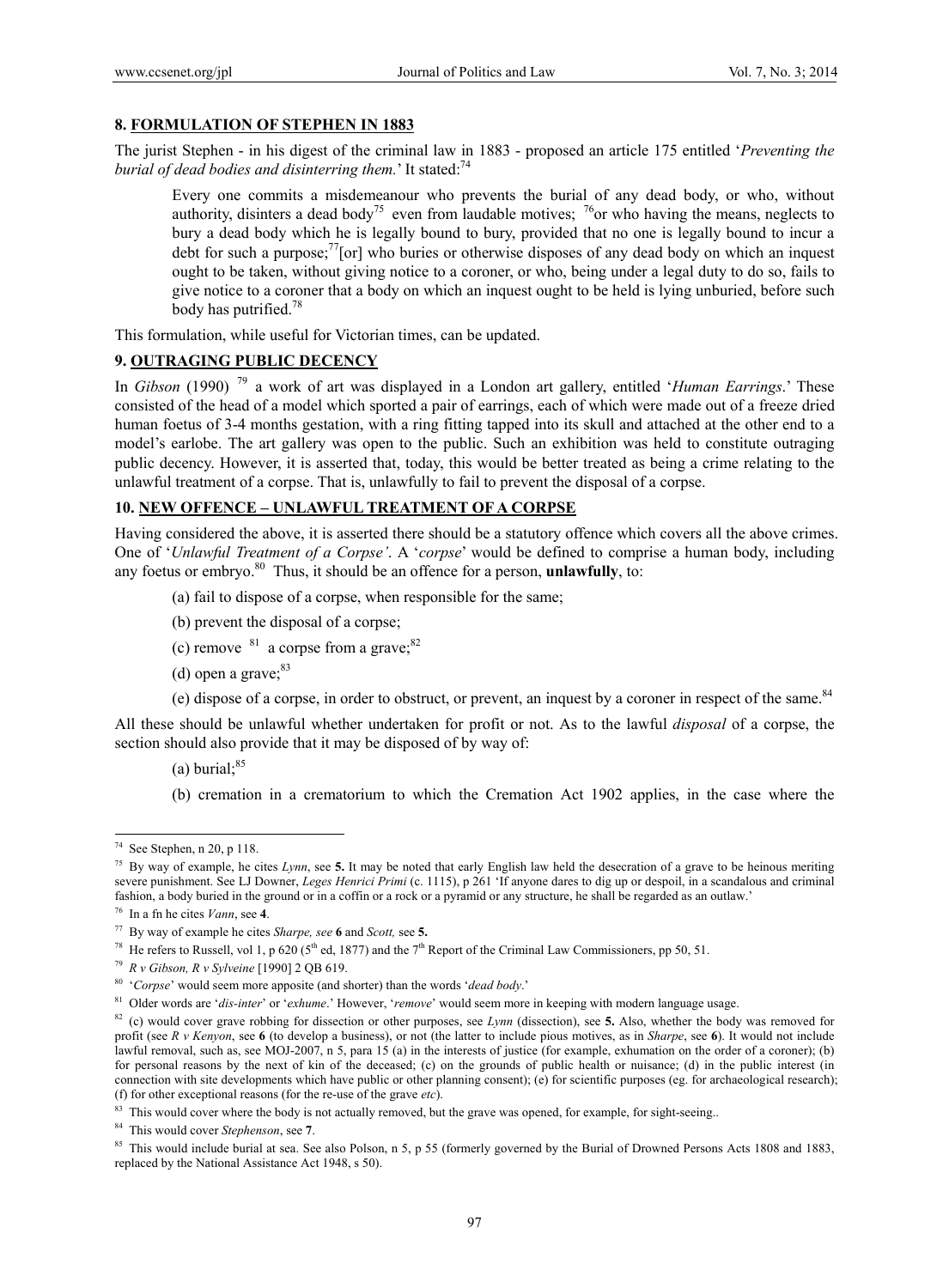deceased has previously agreed to, or not expressly prohibited, the same; $86$ 

(c) donation pursuant to the Human Tissue Act  $2004$ ;<sup>87</sup>

(d) such other manner as otherwise previously specified by the deceased in writing which is witnessed and where a coroner permits having regard to health considerations, as well as those of public decency.88

As to the person *responsible* for the disposal of a corpse,<sup>89</sup> the section should provide that such person comprises the following, the:

(a) executor, if sufficient funds are available from the estate of the deceased; $90$ 

failing which the,

(b) husband or wife, in the case of a spouse; or  $91$ 

(c) father or mother, in the case of an unmarried child;  $or<sup>92</sup>$ 

(d) any brother or sister, in the absence of  $(a)-(c)$ ;

failing which,

(e) as provided in the present Public Health (Control of Disease) Act 1984.

The latter Act, s 46 (entitled 'burial and cremation') provides, *inter alia*:

(1) It shall be the duty of a local authority to cause to be buried or cremated the body of any person who has died or been found dead in their area, in any case where it appears to the authority that not suitable arrangements for the disposal of the body have been or are being made otherwise than by the authority;

(2) Any council which is the local authority for the purposes of the Local Authority Social Services Act 1970 may cause to be buried or cremated the body of any deceased person who immediately before his death was being provided with accommodation under Part III of the National Assistance Act 1948 by, or by arrangement with, the council or was living in a hostel provided by the council under section 29 of that Act  $93$ 

In respect of these the legislation also provides that:

• An authority shall not cause a body to be cremated under these sub-sections where it has reason to

believe that cremation would be contrary to the wishes of the deceased;  $94$ 

 $\overline{a}$ 

 $94$  Section 46(3).

<sup>&</sup>lt;sup>86</sup> As to cremation being contrary to the wishes of the deceased in respect of the Public Health (Control of Disease) Act 1984, s n 94. As to the general obligation of an executor to accord with a testator's wishes see Polson, n 5, p 57 'It is not unusual for a testator to include directions in his will for the disposal of his body after death. In general, these are not binding upon his executor or relatives and, except in the circumstances discussed below [he discusses them on p 58 of the same] such directions may be completely disregarded.' As authority for his statement, Polson refers to *Sharpe*, see n 68.<br><sup>87</sup> Ibid.

<sup>88</sup> In the US and USSR, cryonics (the low temperature preservation of corpses) is legally permitted. However, it appears it is not permitted in France (which only permits burial, cremation and medical donation). As for the UK, providing a person gives prior consent and the facilities do not pose a risk to human health or decency - one would have thought that it should be permitted. See also Polson, n 5, pp 40-1 (cryonic disposal).

<sup>&</sup>lt;sup>89</sup> See MOJ-2007, n 5, para 10 'The Government believes that there would be benefits in making clearer the responsibilities of the family and/or the executor of the estate of the deceased, although further work would be required to determine what those responsibilities should be and how they might be enforced.'

<sup>&</sup>lt;sup>90</sup> See Russell, n 49. See also Polson, n 5, pp 49-51. At p 49 'It is the duty of the executor to dispose of the remains of the deceased in a manner suitable to the estate he has left behind. He may not be lavish in this at the expense of creditors or beneficiaries, without their consent. In the event that the amount of the funeral expenses be contested as extravagant, the court will determine what would have been reasonable in the circumstances. ' Also, p 50 'The executor is personally responsible for funeral expenses, but he is entitled to reimburse himself out of the estate of all reasonable expenses properly incurred in the execution of his trust.' He cites *Rees v Hughes* [1946] KB 517.<br><sup>91</sup> See also Polson, n 5, pp 51-2. Cf. *Rees v Hughes* [1946] KB 517 (a marrie

her estate). However, this case removed an anomaly (in Victorian times the husband was responsible in law for the wife). Today, with sexual equality, it is appropriate that the husband or wife be responsible for the other partner, not least to prevent the taxpayer having to pick up the bill.

<sup>&</sup>lt;sup>92</sup> This covers *Vann* where the court held that a 'man is bound to give Christian burial to his deceased child.' Today, with sexual equality, the mother should also be responsible.

<sup>&</sup>lt;sup>93</sup> For the position prior to this, see Polson, n 5, p 48 and National Assistance Act 1948, s 50 (rep). See also the Public Health (Control of Diseases) Act 1984, s 48 (removal of body to mortuary or for immediate burial).